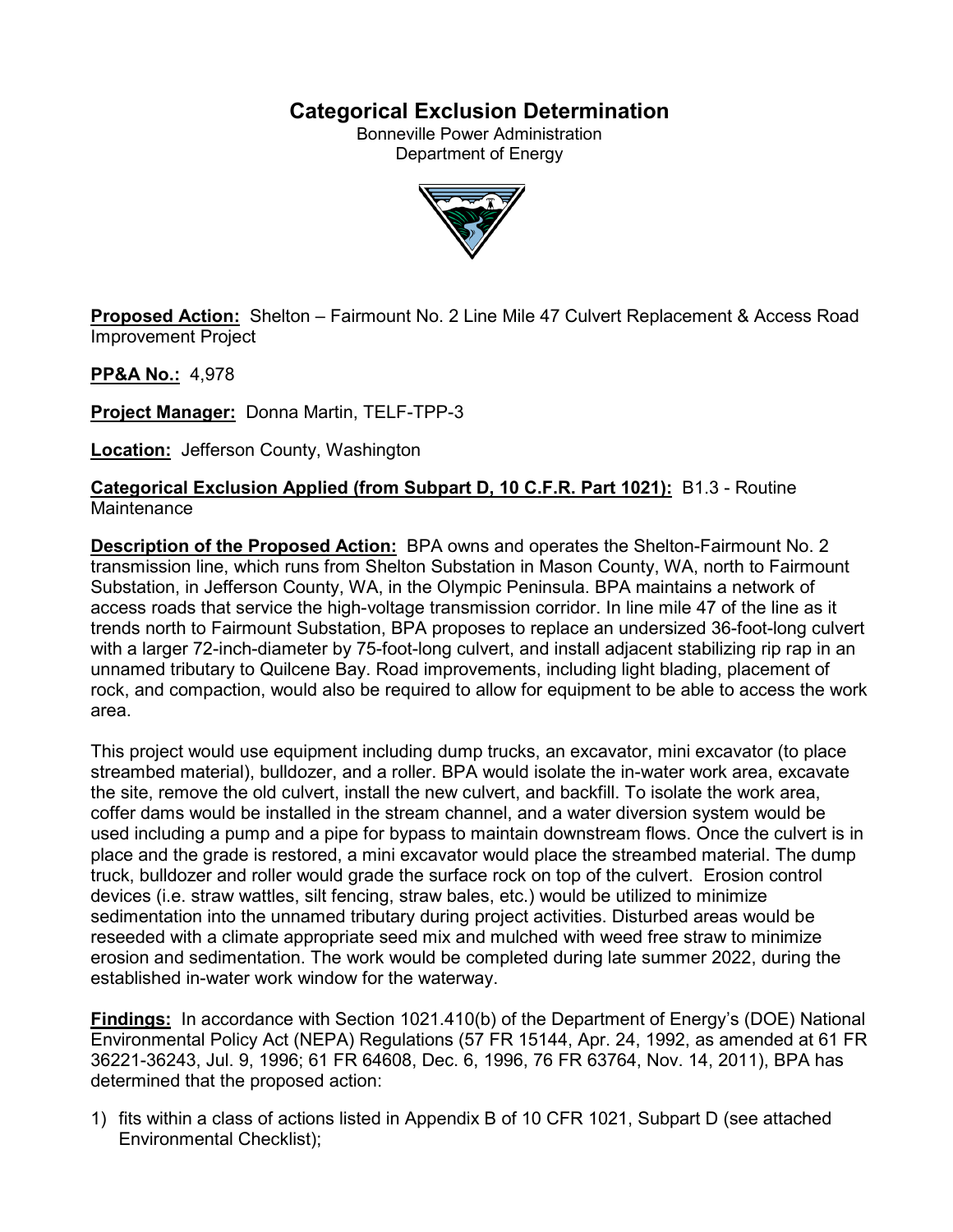- 2) does not present any extraordinary circumstances that may affect the significance of the environmental effects of the proposal; and
- 3) has not been segmented to meet the definition of a categorical exclusion.

Based on these determinations, BPA finds that the proposed action is categorically excluded from further NEPA review.

/s/ *Aaron Siemers* Aaron Siemers Environmental Protection Specialist

Concur:

/s/ *Katey Grange* Date: *March 30, 2022* NEPA Compliance Officer

Attachment(s): Environmental Checklist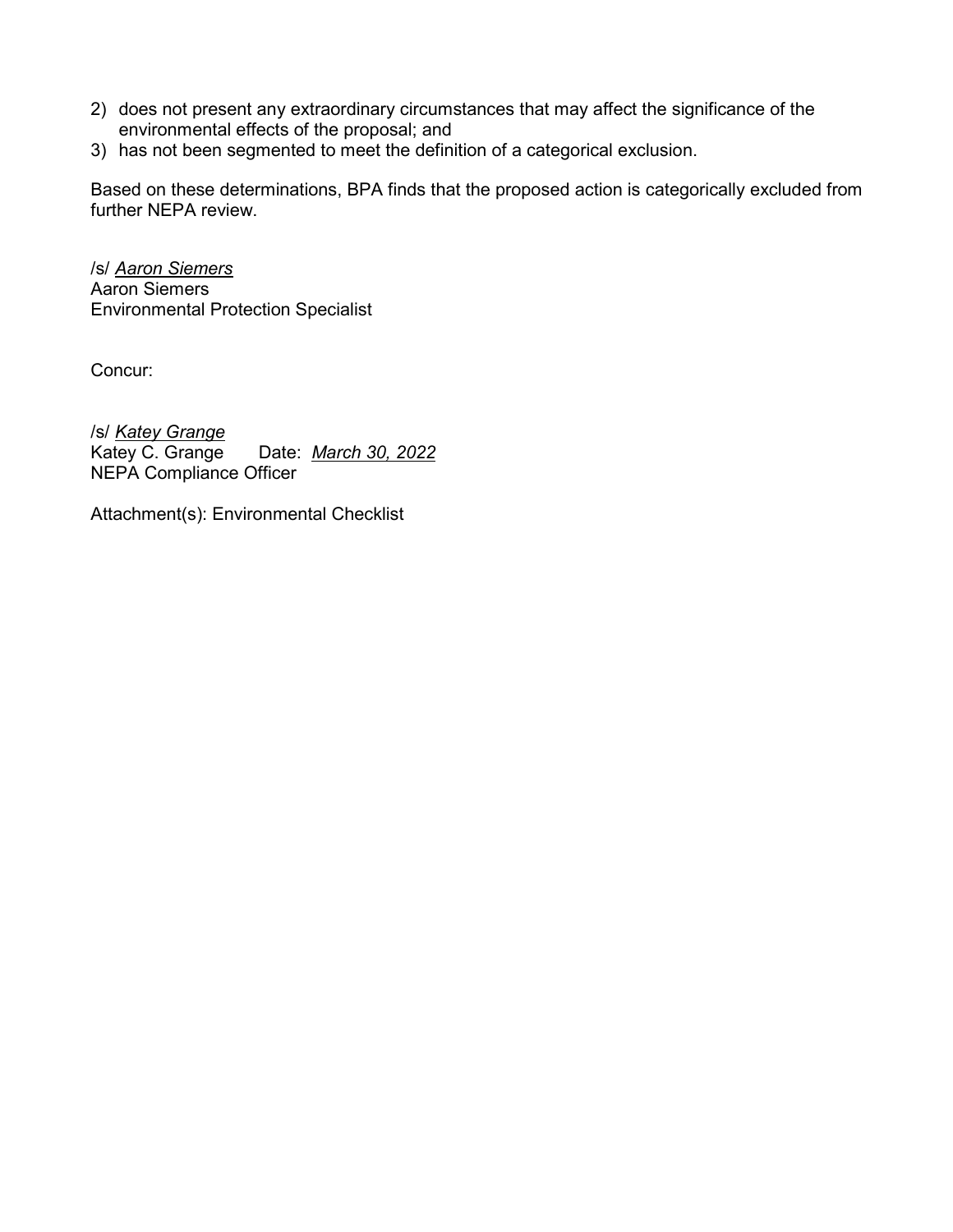# **Categorical Exclusion Environmental Checklist**

This checklist documents environmental considerations for the proposed project and explains why the project would not have the potential to cause significant impacts on environmentally sensitive resources and would meet other integral elements of the applied categorical exclusion.

**Proposed Action:** Shelton-Fairmount No. 2 Line Mile 47 Culvert Replacement & Access Road Improvement Project

# **Project Site Description**

The project is located in the Marine West Coast Forest ecoregion of the Coast Range in northwestern Washington, in the Olympic Peninsula. The ecoregion has high amounts of precipitation and relatively moderate temperatures. Vegetation is dominated by coniferous forests of fir, spruce, hemlock and cedar, which, when left intact, grow to large heights and advanced age.

The project area is fairly rural, less than three miles from the town of Quilcene, WA, in lands managed by the state of Washington, and bordering the U.S. Forest Service's Olympic National Forest. Terrain is rolling hills and mountainous. Some of the adjacent tracts show relatively recent indications of timber harvest. Quilcene Bay is located less than a mile to the east. The transmission corridor is approximately 275 feet in width, and includes three additional high voltage transmission lines. Vegetation in the corridor is managed to promote low-growing species that won't encroach on electrical safety and reliability clearances. Vegetation in the corridor includes bracken fern, foxglove, Scotch broom, blackberry, vine maple, and various grass species.

An unnamed tributary to Quilcene Bay runs through the project area. An undersized, perched culvert is present. According to state databases, the waterway is not fish-bearing. Marbled murrelet and northern spotted owl designated critical habitat is present less than a half mile to the west.

# **Evaluation of Potential Impacts to Environmental Resources**

# **1. Historic and Cultural Resources**

Potential for Significance: No

Explanation: In accordance with Section 106 of the National Historic Preservation Act, BPA identified an area of potential effect (APE) for the project, and initiated consultation on February 28, 2020. Consulting parties included the WA Dept. of Natural Resources, the Suquamish Tribe, the Port Gamble S'Klallam Tribe, the Jamestown S'Klallam Tribe, and the WA Department of Archaeology & Historic Preservation (DAHP). A BPA archaeologist performed a ground survey of the area. No historic properties were located within the APE. On November 5, 2020, BPA made a determination that the proposed undertaking would result in no historic properties affected, and received concurrence from DAHP on the same day. No responses from the other consulting parties was received.

Notes:

• BPA would implement an inadvertent discovery plan in the event that, during construction activities, historic and cultural resources are discovered.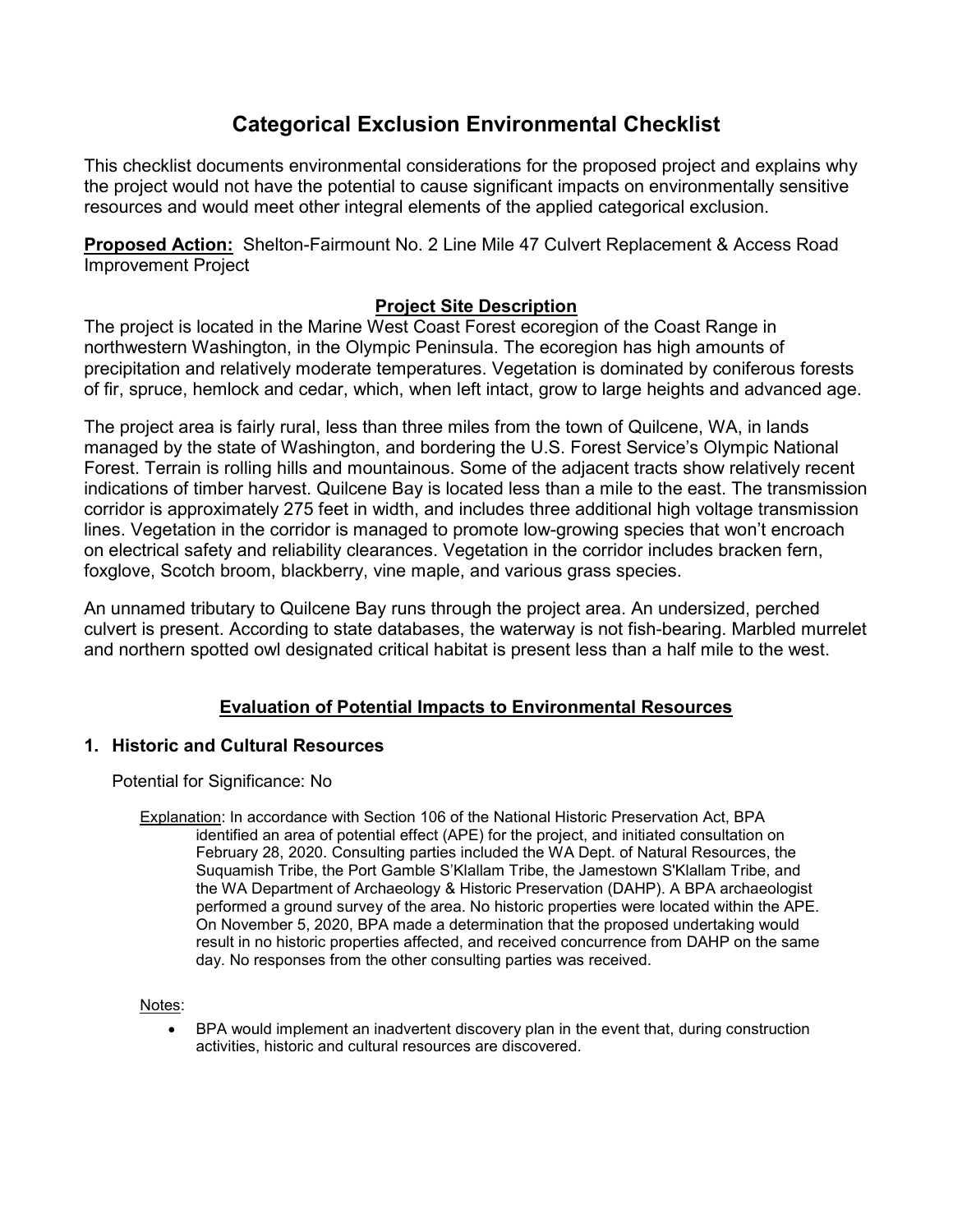## **2. Geology and Soils**

Potential for Significance: No with Conditions

Explanation: The project would include blading and excavation of existing access road infrastructure. Except for the increased excavation footprint of the new, larger culvert, disturbance outside of the existing road prism would be minimal. All excavation and fill at the project site would be returned to grade that blends with existing contours, compacted, and stabilized.

Notes:

• During construction, BPA would implement sediment and erosion control best management practices on all disturbed soils. Disturbed, exposed soils would be stabilized with weed free straw and/or erosion control blankets, and seeded with a native, climate appropriate seed mix.

### **3. Plants (including Federal/state special-status species and habitats)**

Potential for Significance: No with Conditions

Explanation: The project would disturb plants in the immediate work area, adjacent to the culvert replacement site; the disturbance would be isolated to work areas. There are no special status plants that would potentially be impacted. Disturbed soils, not stabilized with rock, would be seeded and stabilized with weed free straw and/or erosion control blankets upon project completion.

No Endangered Species Act (ESA)-listed or special-status plants are present in the work area.

Notes:

• Construction crews would be required to minimize work areas and ground disturbance as much as possible.

#### **4. Wildlife (including Federal/state special-status species and habitats)**

Potential for Significance: No with Conditions

Explanation: The project would potentially impact wildlife, such as mammals and birds due to increased noise and human activity associated with construction. However, disturbance would be temporary. Project activities would likely take approximately 2 to 3 weeks, and the surrounding forest provides ample habitat for wildlife to find cover.

Due to the potential presence of ESA-listed marbled murrelet in the project area, which could be disturbed during construction, BPA reached out to the WA office of the U.S. Fish & Wildlife Service (USFWS) to discuss ESA compliance. At the recommendation of USFWS, BPA conducted a marbled murrelet habitat and nesting tree survey within 100 meters of the project area. During the field survey, no suitable marbled murrelet nesting trees were identified. BPA entered into informal consultation and made a determination of "may effect, not likely to adversely affect" for the project's impacts to marbled murrelet. BPA received a letter of concurrence from USFWS on February 17, 2022 (consultation code 2022-0005648).

BPA made a determination of "No Effect" for other ESA-listed species in the project area. No special status state species would be significantly impacted by the project's activities.

Notes:

During marbled murrelet nesting season (April  $1<sup>st</sup>$  – Sept. 23<sup>rd</sup>) daily timing restrictions would be implemented to reduce potential disturbance to nesting marbled murrelet during chick feedings. Construction activities would be restricted to the period two hours after official sunrise and ending two hours prior to official sunset.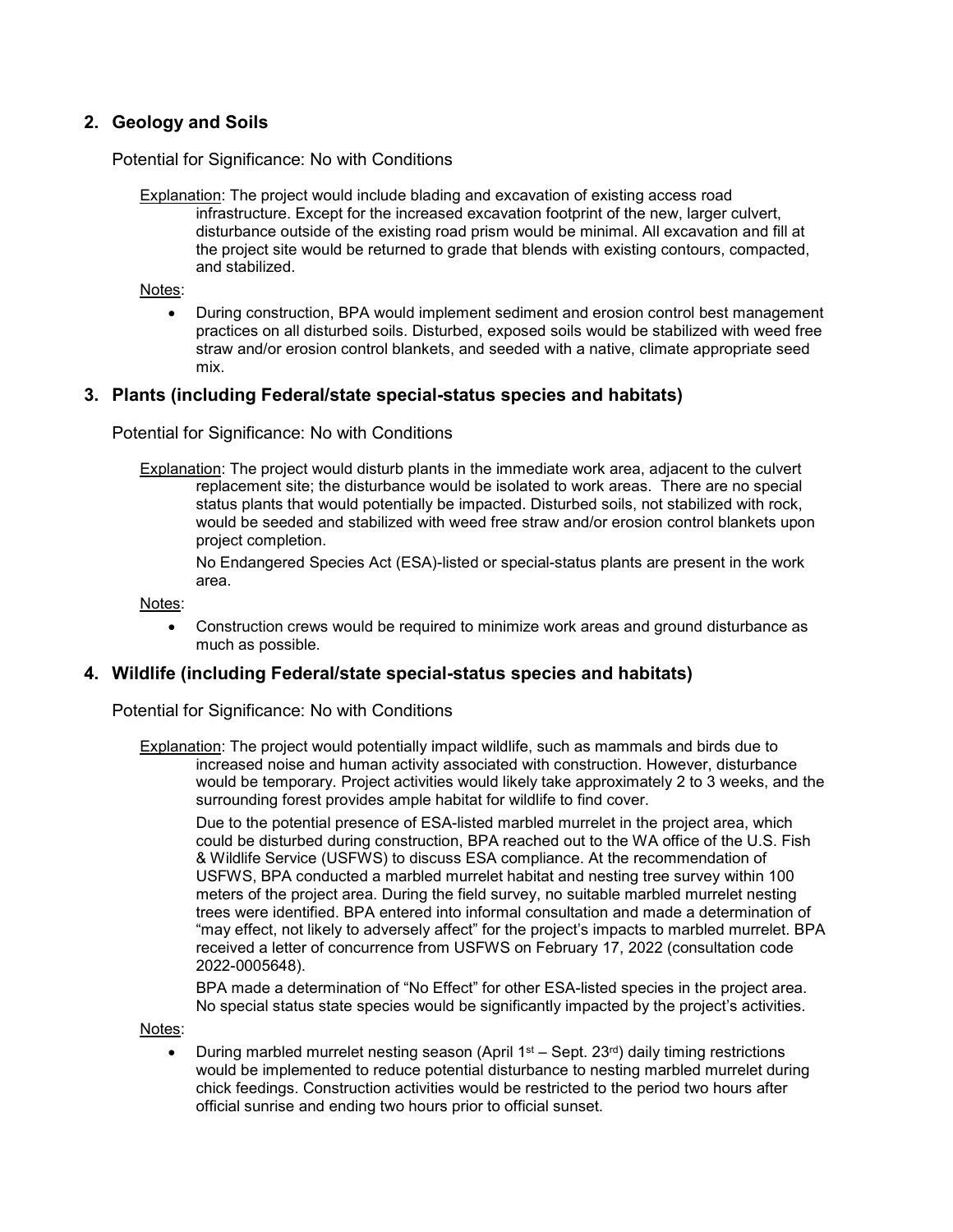### **5. Water Bodies, Floodplains, and Fish (including Federal/state special-status species, ESUs, and habitats)**

Potential for Significance: No with Conditions

Explanation: BPA proposes to replace an existing culvert in an unnamed tributary to Quilcene Bay. The stream is incised near the crossing. The ordinary high water mark near the culvert crossing is approximately 2 to 4 feet. According to state databases, and confirmed with WA Dept. of Natural Resources, the stream is not fish-bearing at the location of the crossing. The current culvert is undersized and perched. The new culvert will improve hydrologic connectivity in the watershed, and reduce the risk of scour and blow out of the culvert.

BPA would submit a Section 404 Clean Water Act permit application to U.S. Army Corps of Engineers to permit the work in the waterway under Nationwide Permit 57 (Electric Utility Line and Telecommunications Activities), and would submit an application to WA Dept. of Ecology for Section 401 Water Quality Certification (in the event a separate certification is required). BPA has obtained a Hydraulic Project Approval consistency review from the WA Dept. of Fish & Wildlife.

Notes:

- In water work would not proceed until all applicable permits have been obtained
- In water work would occur during the established in-water work window for unlisted streams in Jefferson County, WA (July  $16<sup>th</sup>$  – October  $31<sup>st</sup>$ )
- In order to protect water quality, the work area would be isolated prior to ground disturbance, and downstream flows would be maintained at all time through the use of a pump and diversion pipe.

#### **6. Wetlands**

Potential for Significance: No

Explanation: No wetlands are present in the project area that would be impacted by project activities.

#### **7. Groundwater and Aquifers**

Potential for Significance: No

Explanation: No project activities would occur at subsurface depths that would intercept or impact groundwater and aquifers.

#### **8. Land Use and Specially-Designated Areas**

Potential for Significance: No

**Explanation:** Existing land use, which includes high voltage transmission corridor, and lands managed by the State of Washington, would not be impacted by the project activities.

#### **9. Visual Quality**

Potential for Significance: No

Explanation: The project would not significantly alter the existing visual profile of the area. Culvert replacement and access road improvements would blend in with the current visual profile.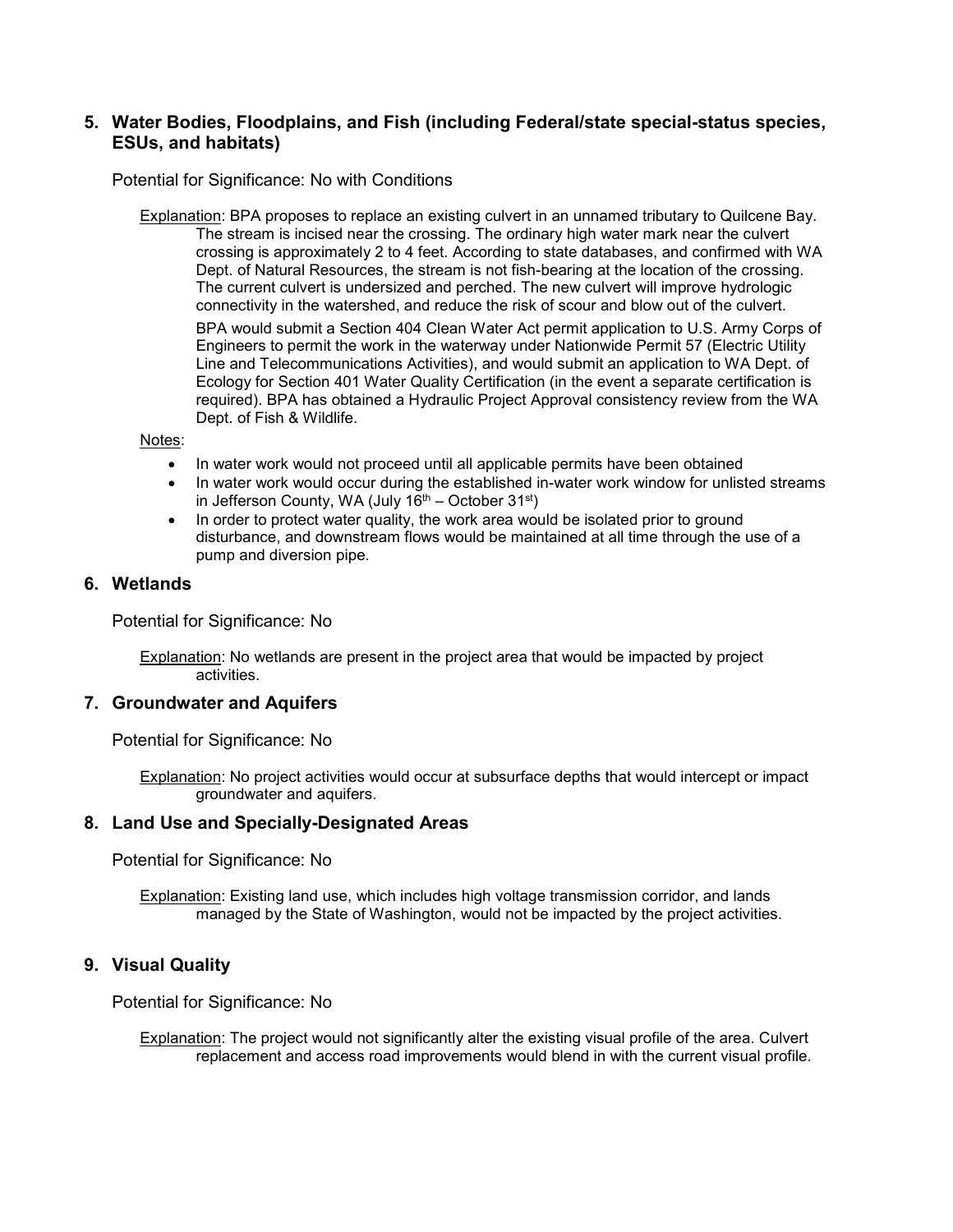### **10. Air Quality**

Potential for Significance: No

Explanation: Construction would have temporary, limited impacts to air quality associated with vehicle use and dust generation.

### **11. Noise**

Potential for Significance: No

Explanation: Construction would have temporary, limited impacts to noise due to construction activity. The work area is remote, with few to no human receptors.

#### **12. Human Health and Safety**

Potential for Significance: No

Explanation: BPA's access road contractor would submit a Safety Plan for review and approve prior to ground disturbance.

#### **Evaluation of Other Integral Elements**

The proposed project would also meet conditions that are integral elements of the categorical exclusion. The project would not:

**Threaten a violation of applicable statutory, regulatory, or permit requirements for environment, safety, and health, or similar requirements of DOE or Executive Orders.**

Explanation: N/A

**Require siting and construction or major expansion of waste storage, disposal, recovery, or treatment facilities (including incinerators) that are not otherwise categorically excluded.**

Explanation: N/A

**Disturb hazardous substances, pollutants, contaminants, or CERCLA excluded petroleum and natural gas products that preexist in the environment such that there would be uncontrolled or unpermitted releases.**

Explanation: N/A

**Involve genetically engineered organisms, synthetic biology, governmentally designated noxious weeds, or invasive species, unless the proposed activity would be contained or confined in a manner designed and operated to prevent unauthorized release into the environment and conducted in accordance with applicable requirements, such as those of the Department of Agriculture, the Environmental Protection Agency, and the National Institutes of Health.**

Explanation: N/A